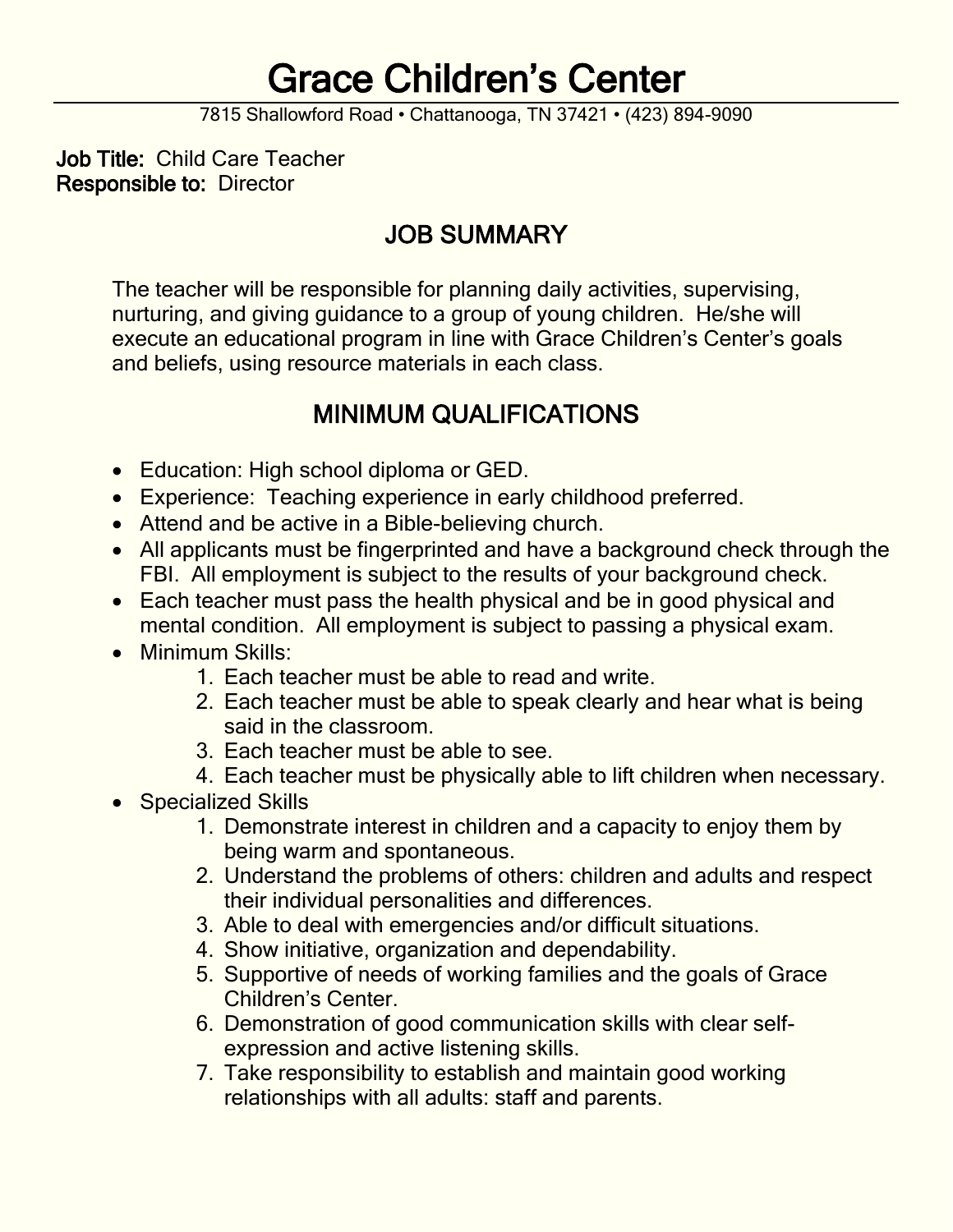### DUTIES AND RESPONSIBILITIES

- Plans, supervises and implements the program for the class in accordance with the philosophy and policies of the center and the developmental needs of the children.
- Guides and assumes responsibility for the general welfare, health and safety of the class.
- Is responsible for the management, appearance, décor and learning environment of the classroom. The classroom must be clean and neat at all times, even while the class is on the playground.
- Participates in activities on the playground to ensure safety of the children. Teachers are encouraged to participate in activities such as playing ball, swinging, and pushing children on the swings, rather than sitting or standing in one spot.
- Directs all meal time activities and eats with the children.
- Administers discipline in compliance with Center policies. There is no corporal punishment allowed.
- Demonstrates a caring attitude while interacting with children.
- Recognizes needs of parents relative to their children and responds accordingly. Evaluates children on a regular basis.
- Every employee must attend and participate in staff meetings, attend the all day Teacher In-Service Training in August of each year, acquire 18 hours of workshops between August and December of the current fiscal year and 12 hours for each year afterwards. 6 hours must be outside hours that are taught by other organizations. The training consists of developmentally appropriate practices, positive discipline, health and safety practice, and early childhood training for specific age groups. Every employee must be trained in infant and child CPR & First Aid within the first 3 months of employment. Every teacher must attend and participate in the Annual Christmas program. Four year old teachers are also required to attend and direct the Christmas and the Graduation programs.
- Abides by the absence policy of no more than 7 sick days and 10 personal days per year (2 weeks vacation.)
- Abides by the tardiness policy of no more than 2 tardies per month which allows you 2 tardies per month for traffic problems, car trouble, etc.
- Works closely with other staff to provide a team approach.
- Performs other duties as assigned.
- Performs his/her job in a manner consistent with the philosophy of the Center.
- Teachers are assigned their classrooms and shifts by the Directors and are subject to change when and if the Director deems necessary. You can be removed from a morning position to an afternoon position without notice if the Director deems necessary.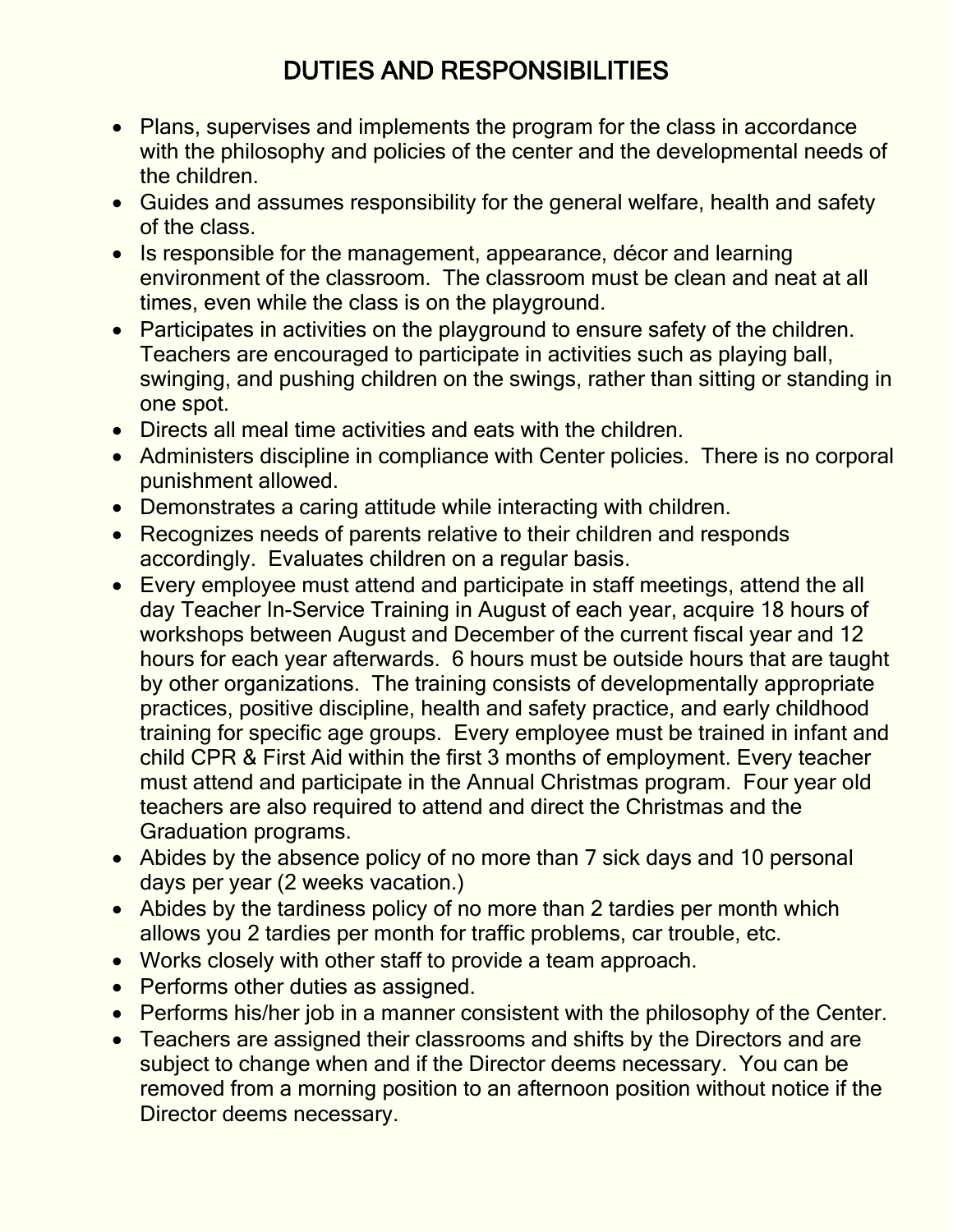### EMPLOYMENT POLICY

The first 120 days are probationary. During this time you may be relieved of your duties if your job responsibilities are not being met to the Director's satisfaction.

Morality at Grace Children's Center: If you do anything that the Center, Academy or Church finds to be immoral or could reflect badly on the campus, you will be dismissed. This will be decided by the school and church board. When you sign the back of the handbook, you are agreeing to all information found in this book.

Pay is based on education, training and years of experience in child care services. (All college credits, training and experience must be verified.)

#### **BENEFITS**

- Hourly pay for all staff training. (College or TECTA classes are not paid hours, but they can count for your in-service training if you bring in your transcripts showing early child development or elementary education classes.)
- Breakfast, lunch and afternoon snacks during work hours.
- Nine paid holidays per year.
- One week paid vacation after one year of employment, two weeks paid vacation after two years of employment.
- One sick day per year, beginning with e second year.
- Discount on child care (50%).
- Discount on academy tuition (5%-35%).

### JOB PERFORMANCE

Each employee will be evaluated on job performance yearly. Each teacher's file will include compliments and complaints from parents, co-workers, children, visitors or the Director.

### HEALTH RECORDS

Each employee must have on file a Physical Exam stating that you are both physically and mentally capable to work with children. Physicals must be updated every three years. All employment is subject to passing a physical exam.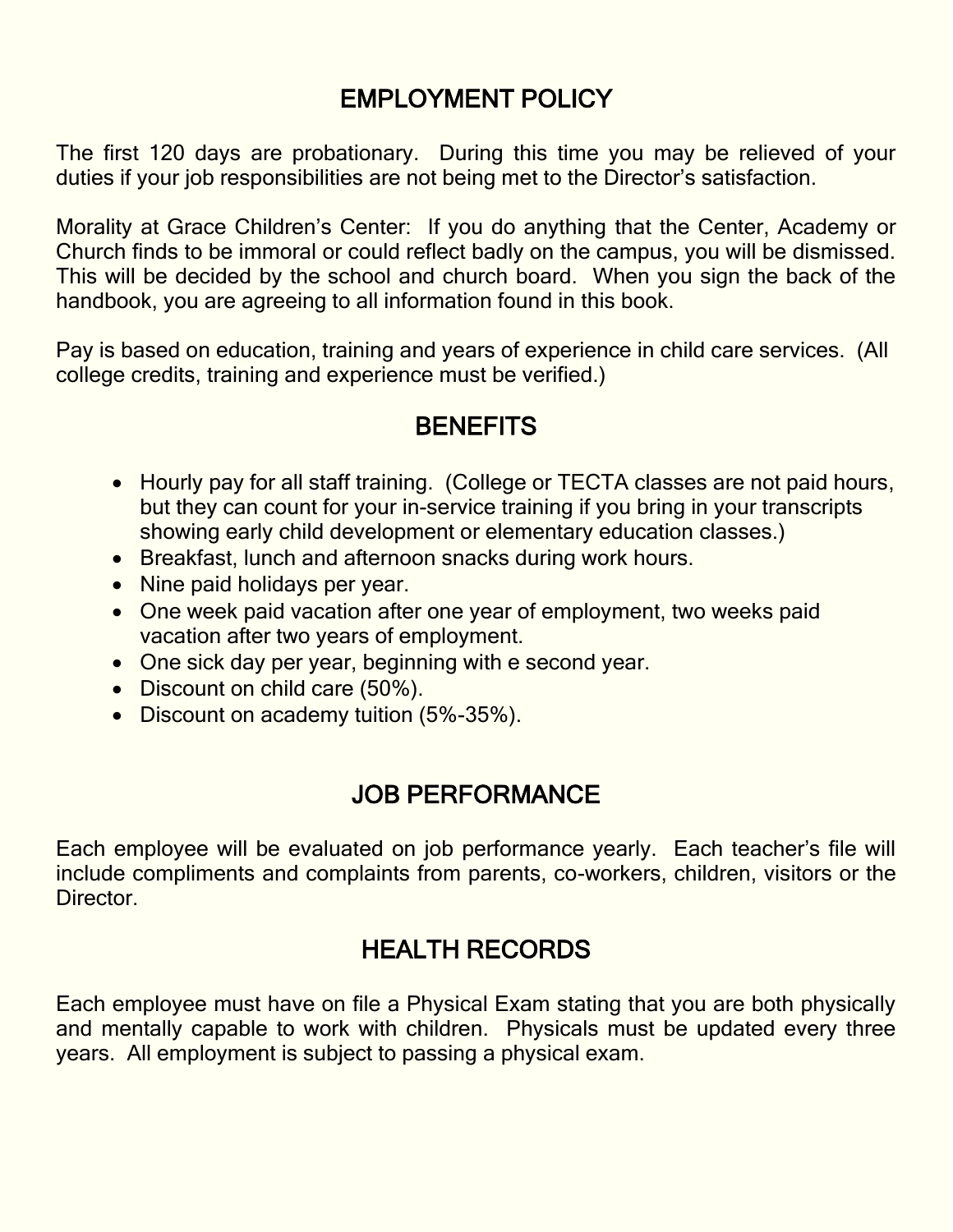Application for Childcare/ Youth Work 1992 Church Law & Tax Report. Used with permission.

#### **CONFIDENTIAL** GRACE BAPTIST CHURCH & GRACE ACADEMY 7815 SHALLOWFORD RD CHATTANOOGA, TN 37421

This application is to be completed by all applicants for any position (volunteer or compensated) involving the supervision or custody of minors. It is being used to help provide a safe and secure environment for those children and youth who participate in our programs and use our facilities.

### PERSONAL INFORMATION

|                             | For church liability insurance purposes, have you ever been convicted of child abuse or<br>a crime involving actual or attempted sexual molestation of a minor?<br>Yes______ No______ If yes, please explain: |
|-----------------------------|---------------------------------------------------------------------------------------------------------------------------------------------------------------------------------------------------------------|
|                             |                                                                                                                                                                                                               |
|                             | Do you have a current driver's license? Yes_____ No_____ If yes, please list the                                                                                                                              |
| offense? Yes______ No______ | For church vehicle insurance purposes, have you ever been convicted of a traffic                                                                                                                              |
|                             | If yes, please list all traffic convictions in the past five years:                                                                                                                                           |

 $\_$  , and the contribution of the contribution of  $\mathcal{L}_\mathcal{A}$  , and the contribution of  $\mathcal{L}_\mathcal{A}$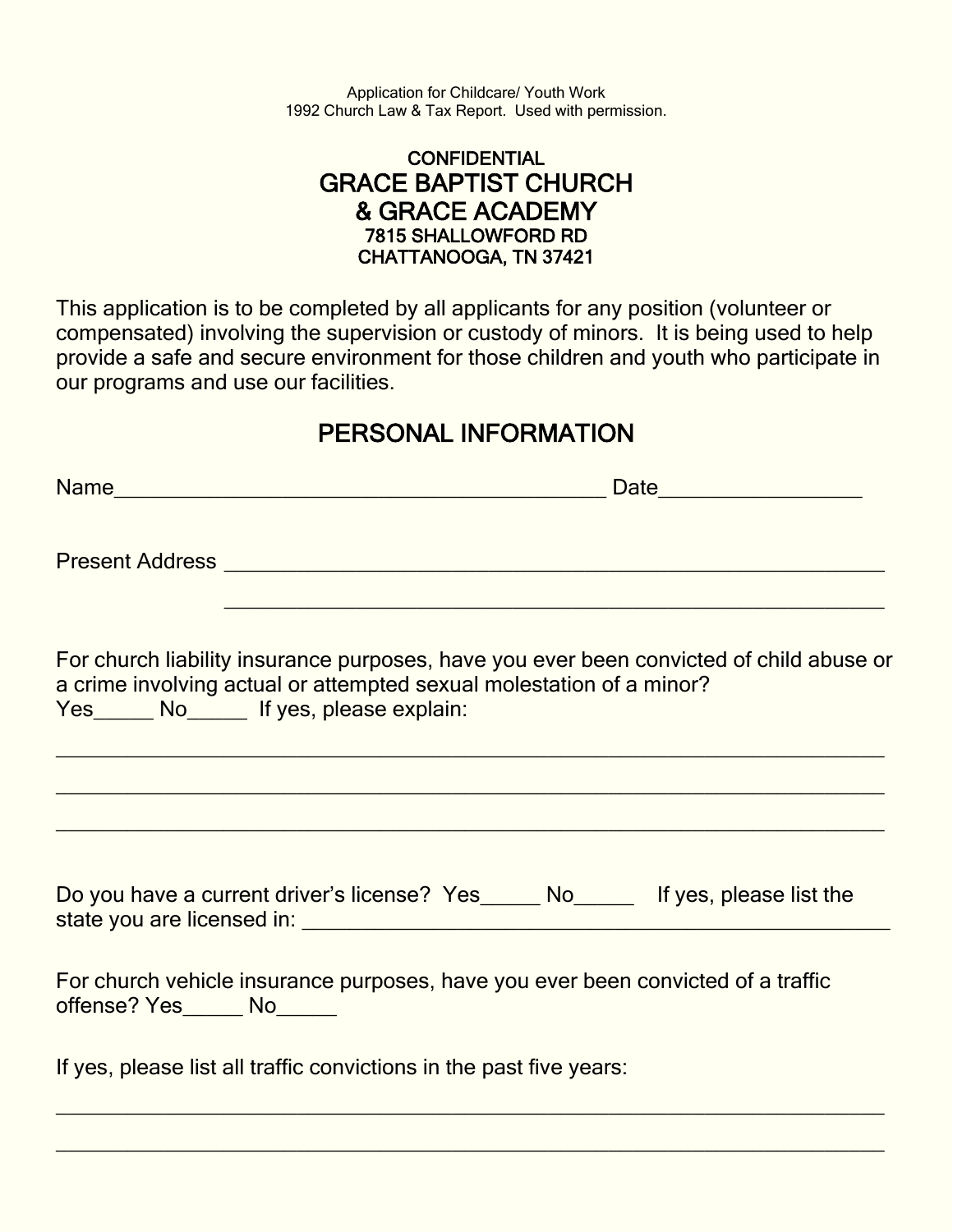#### **SPIRITUAL BACKGROUND**

Name the church of which you are currently a member/attend on a weekly basis:

List other churches you have attended regularly over the past five years:

List all previous church work involving youth/children (identify church and type of work):

List any gifts, callings, training, education or other factors that have prepared you for children/ youth work:

Please give a brief statement of how and when you became a Christian.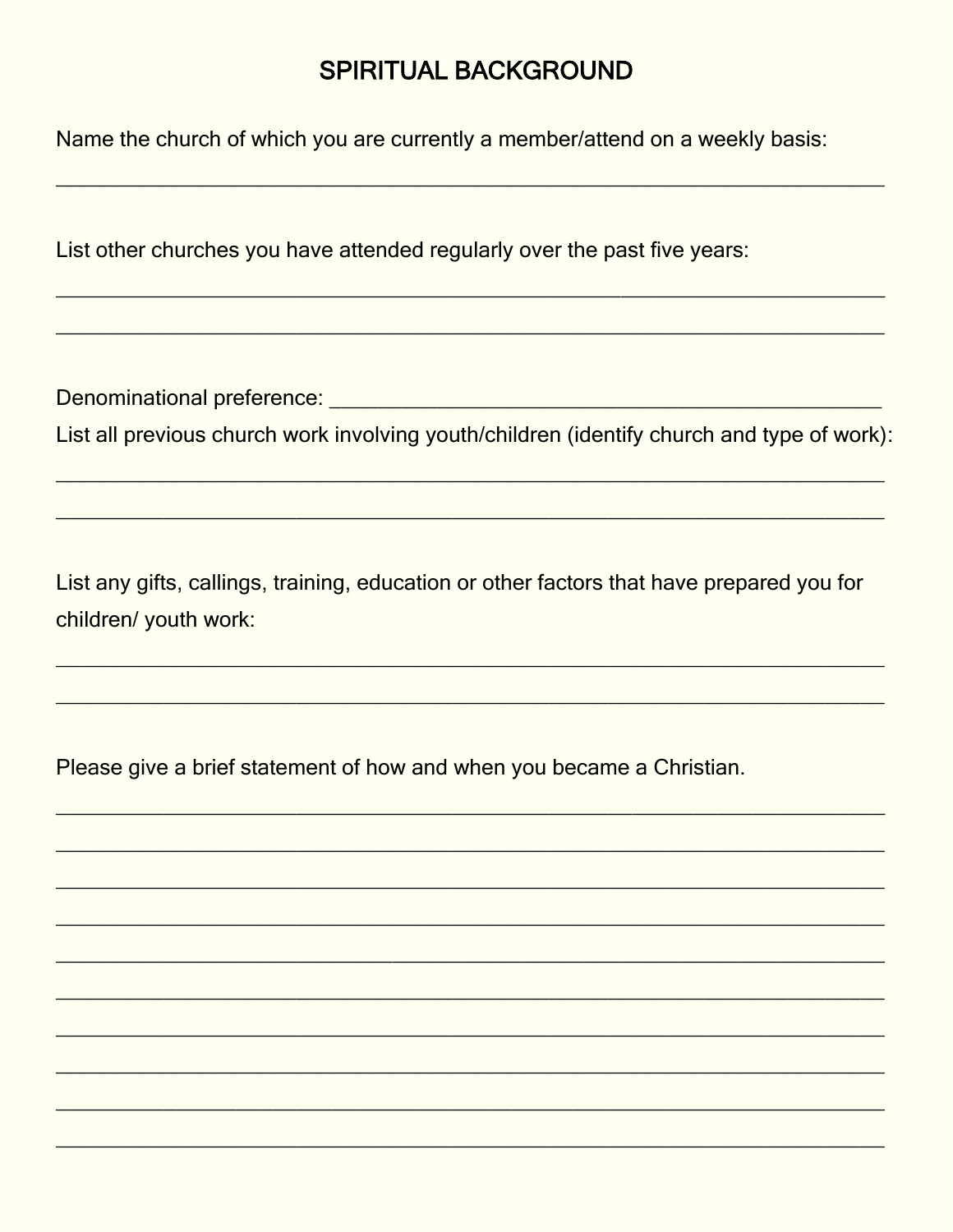### APPLICANT'S STATEMENT

The information contained in this application is correct to the best of my knowledge. I authorize any references or churches listed in this application to give any information (including opinions) that they may have regarding my character and fitness for children/ youth work. I release all such reference from any liability for furnishing such evaluation to you, provided they do so in good faith and without malice. I waive any right I may have to inspect references provided on my behalf.

Should my application be accepted, I agree to be bound by the bylaws and policies of Grace Baptist Church, Grace Academy and Grace Children's Center, realizing that failure to do so will result in my immediate termination (all employees are placed on probation for the first 120 days of employment).

| Applicant's signature | Date |
|-----------------------|------|
| <b>Witness</b>        | Date |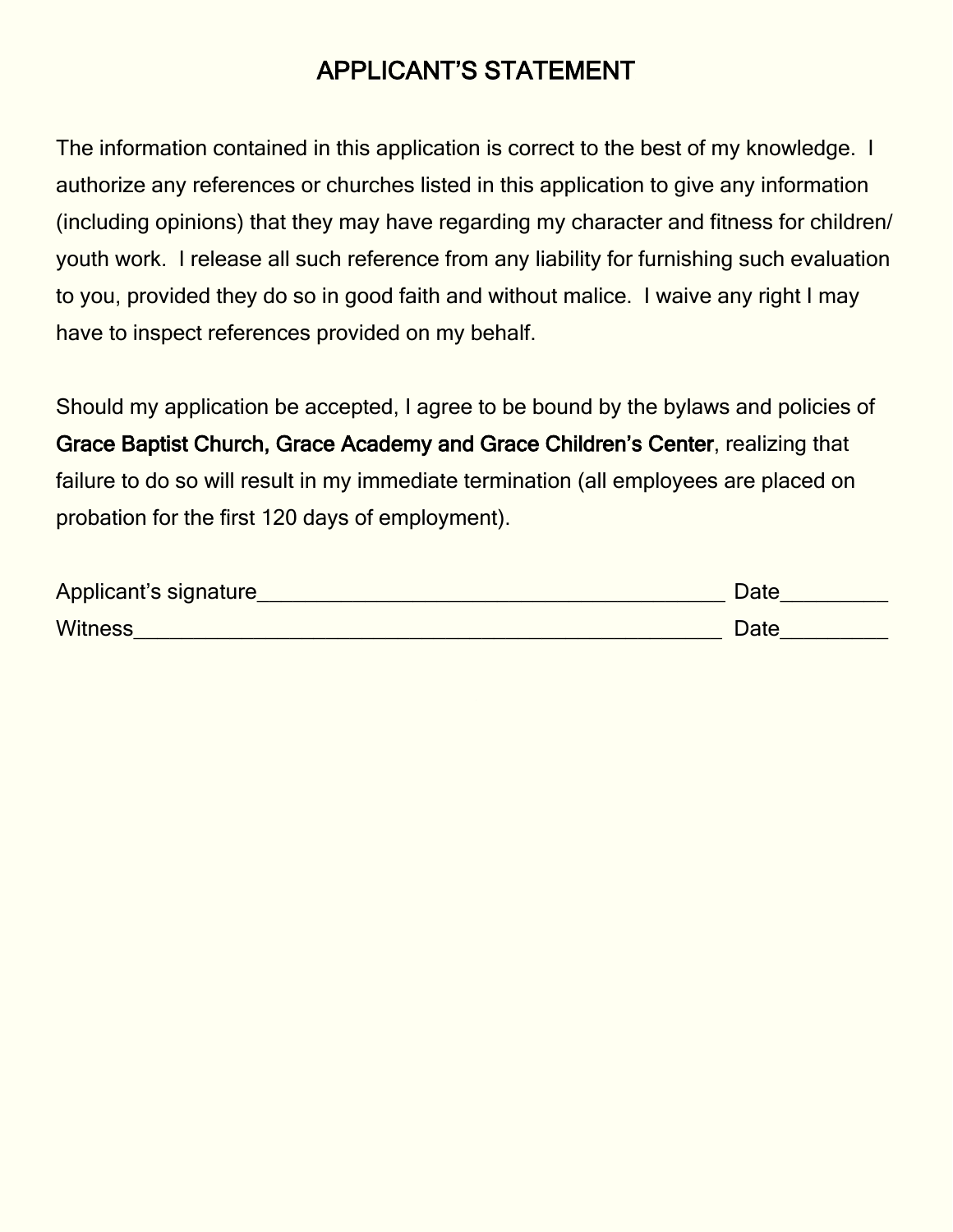#### GRACE CHILDREN'S CENTER CHILDCARE PROVIDER APPLICATION

|  | Home Phone Manual Cell Phone Manual Cell Phone Manual Cell Phone Manual Cell Phone Manual Cell Phone Manual Cel                                                       |  |  |
|--|-----------------------------------------------------------------------------------------------------------------------------------------------------------------------|--|--|
|  | Emergency Contact: <u>(Name)</u> (Relationship) (Phone)                                                                                                               |  |  |
|  | Are you prevented from being lawfully employed in this country because of Visa or<br>Immigration Status? Yes______ No_____ If yes, please explain: __________________ |  |  |
|  | Have you ever been arrested, cited or convicted of a crime? Yes ______ No                                                                                             |  |  |
|  | Have you ever been investigated for child abuse? Yes ______ No______                                                                                                  |  |  |
|  | Have you ever been reported for child abuse or neglect? Yes______ No______                                                                                            |  |  |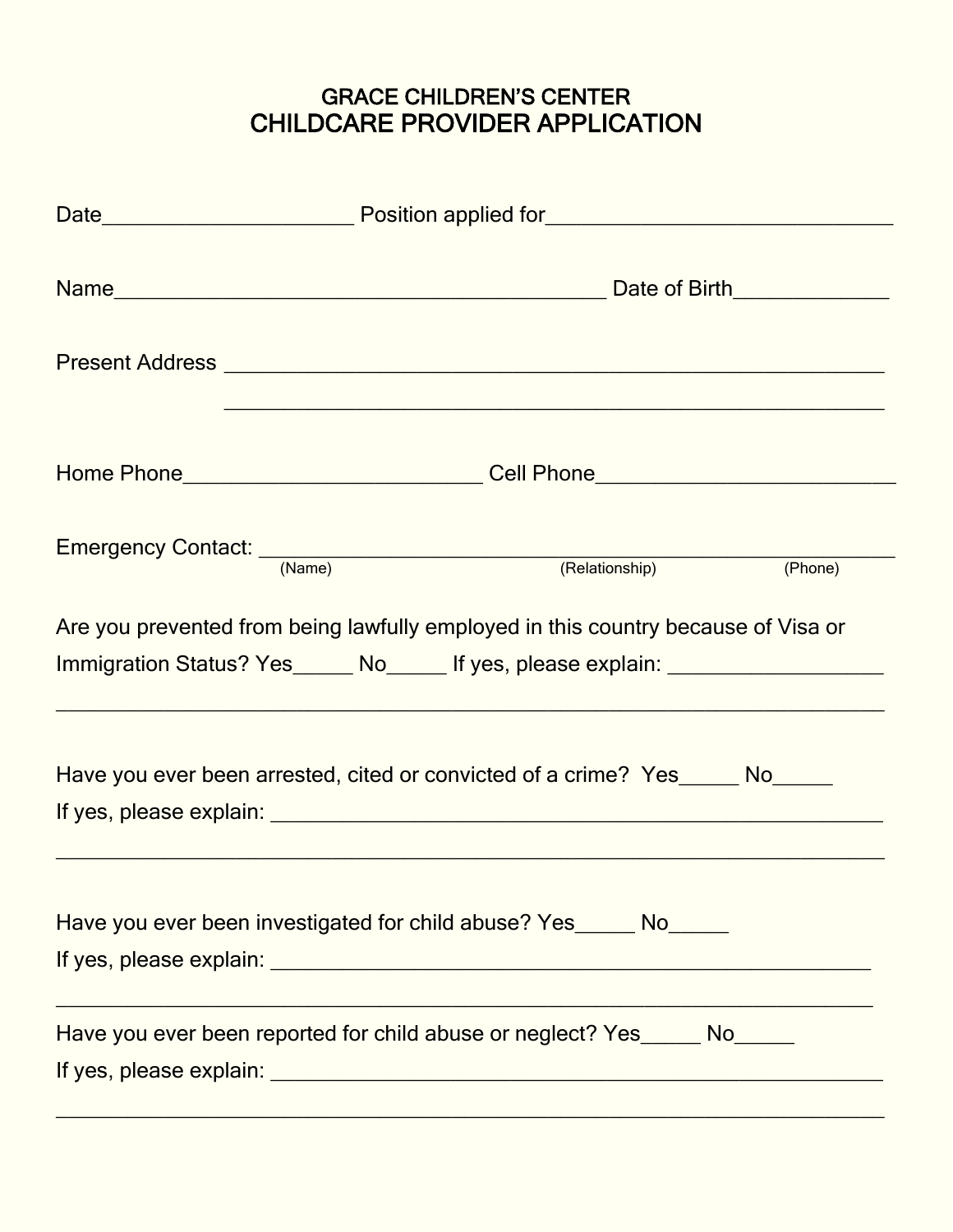Do you have any physical conditions that may restrict your performance for the job in which you have applied? Yes\_\_\_\_\_\_ No\_\_\_\_\_ If yes, please explain:

 $\_$  , and the contribution of the contribution of  $\mathcal{L}_\mathcal{A}$  , and the contribution of  $\mathcal{L}_\mathcal{A}$ 

| When was your last physical exam?                        |                               |
|----------------------------------------------------------|-------------------------------|
| Are you interested in full-time or part-time employment? |                               |
| Desired length of employment?                            | If hired, when can you begin? |
| What age group do you prefer to teach?                   |                               |

### **REFERENCES**

Please list 2 professional references and 2 personal (not related) references.

| <b>NAME</b> | <b>ADDRESS</b> | <b>PHONE</b> |
|-------------|----------------|--------------|
|             |                |              |
|             |                |              |
|             |                |              |
|             |                |              |

### EDUCATIONAL BACKGROUND

| <b>DATES</b> | <b>SCHOOL</b> | <b>ADDRESS</b> | <b>GRADE</b><br><b>COMPLETED</b> | <b>DIPLOMA/GED</b><br><b>OR DEGREE</b> |
|--------------|---------------|----------------|----------------------------------|----------------------------------------|
|              |               |                |                                  |                                        |
|              |               |                |                                  |                                        |
|              |               |                |                                  |                                        |
|              |               |                |                                  |                                        |
|              |               |                |                                  |                                        |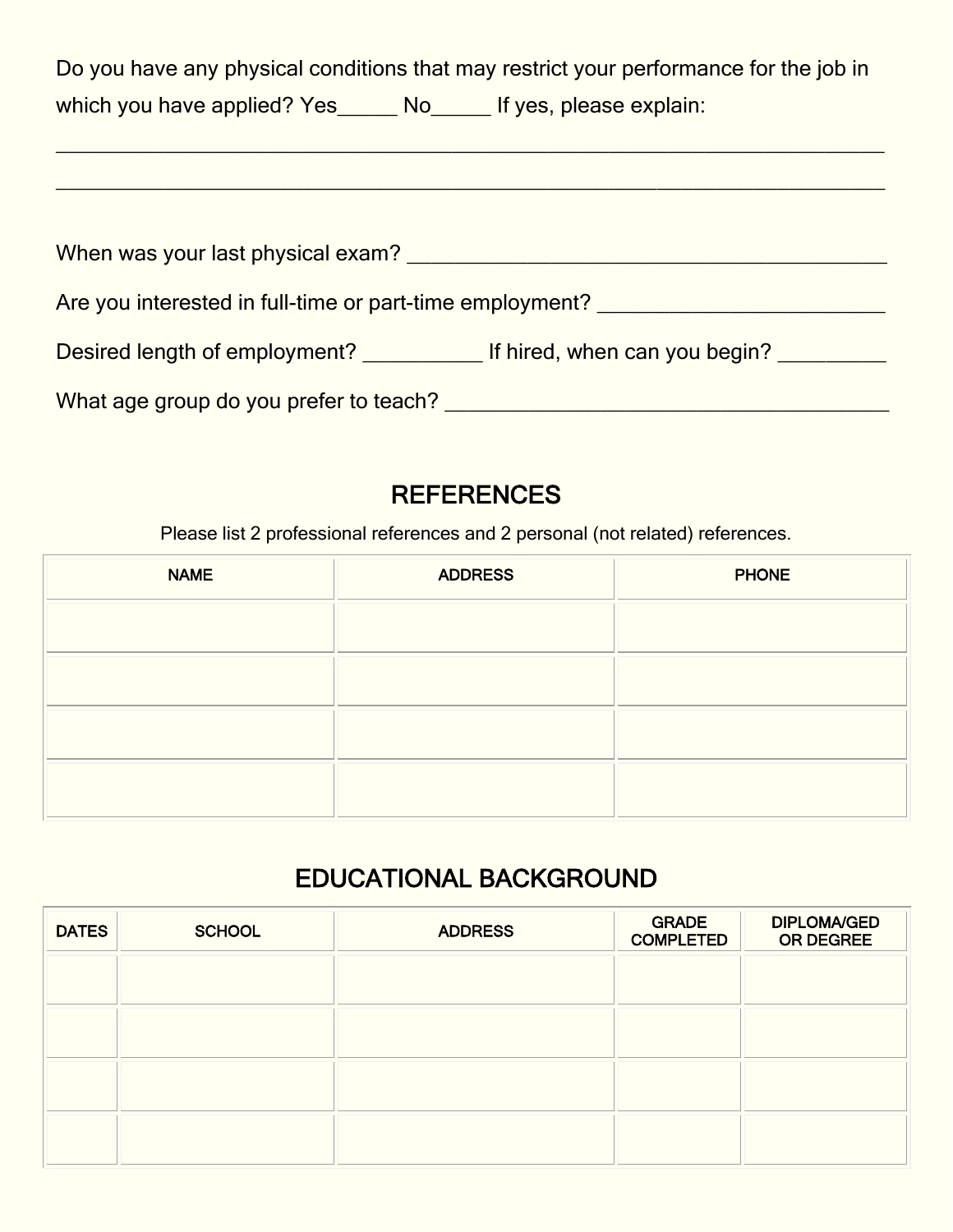### EDUCATIONAL OR VOLUNTEER EXPERIENCES

Please list training programs, workshops, conferences, etc. that you have taken to further your early

childhood education training.

| <b>TITLE</b> | <b>PLACE</b> | <b>DATE</b> | HOURS<br>CREDITED |
|--------------|--------------|-------------|-------------------|
|              |              |             |                   |
|              |              |             |                   |
|              |              |             |                   |
|              |              |             |                   |

Please summarize any other special skills or qualifications you may have:

### EMPLOYMENT HISTORY

 $\_$  , and the set of the set of the set of the set of the set of the set of the set of the set of the set of the set of the set of the set of the set of the set of the set of the set of the set of the set of the set of th

 $\overline{\phantom{a}}$  , and the contribution of the contribution of the contribution of the contribution of the contribution of the contribution of the contribution of the contribution of the contribution of the contribution of the

Please list your most recent job first.

| <b>ORGANIZATION AND</b><br><b>PHONE NUMBER</b> | <b>JOB</b><br><b>POSITION</b> | <b>SALARY</b> | <b>DATES</b> | <b>REASON FOR LEAVING</b> |
|------------------------------------------------|-------------------------------|---------------|--------------|---------------------------|
|                                                |                               |               |              |                           |
|                                                |                               |               |              |                           |
|                                                |                               |               |              |                           |
|                                                |                               |               |              |                           |
|                                                |                               |               |              |                           |
|                                                |                               |               |              |                           |
|                                                |                               |               |              |                           |
|                                                |                               |               |              |                           |
|                                                |                               |               |              |                           |

| Are you currently employed? Yes | - No | May we contact them? Yes | No |
|---------------------------------|------|--------------------------|----|
| If no, please explain:          |      |                          |    |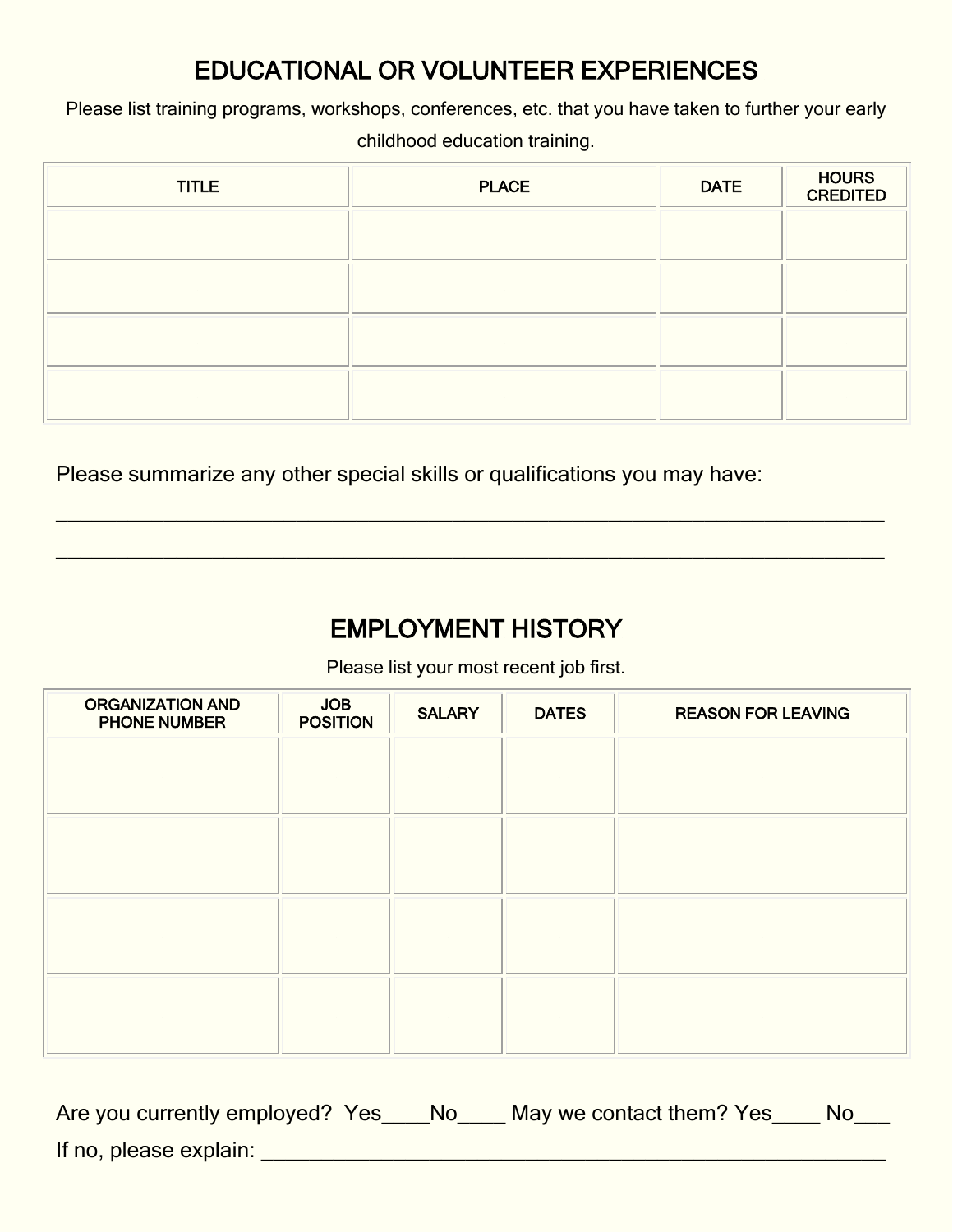### APPLICANT INFORMATION RELEASE

I hereby authorize any person, educational institution or company I have listed as a reference on my employment application to disclose in good faith any information they may have regarding my qualifications and fitness for employment. I will hold Grace Children's Center, any former employees, educational institutions and any persons giving references free of liability for the exchange of this information and any other reasonable and necessary information incident to the employment process.

Applicant's signature\_\_\_\_\_\_\_\_\_\_\_\_\_\_\_\_\_\_\_\_\_\_\_\_\_\_\_\_\_\_\_\_\_\_\_\_\_\_\_ Date\_\_\_\_\_\_\_\_\_

## BACKGROUND NOTIFICATION

All prospective employees will be subject to background checks verifying all statements made on this application.

Any false statements made on this application or during the interview will be reason for immediate dismissal.

All employees of Grace Baptist Church and Grace Children's Center will be asked to sign and agree to the church's statement of faith and moral behavior policy since all employees come in contact at one time or another in a supervisory capacity over the children entrusted to our care.

If you are offered a position here at Grace Children's Center, we must receive all reference letters, background check and physical forms before your employment can be official.

Applicant's signature\_\_\_\_\_\_\_\_\_\_\_\_\_\_\_\_\_\_\_\_\_\_\_\_\_\_\_\_\_\_\_\_\_\_\_\_\_\_\_ Date\_\_\_\_\_\_\_\_\_

### APPLICATION GUIDELINES

I have read the first two pages of this application. I understand the qualifications, responsibilities and requirements for the position I am seeking.

Applicant's signature experience of the state of the Date of the Date of the Date of the Date of the Applicant's signature experience of the Applicant's signature of the Applicant's signature of the Applicant's signature o